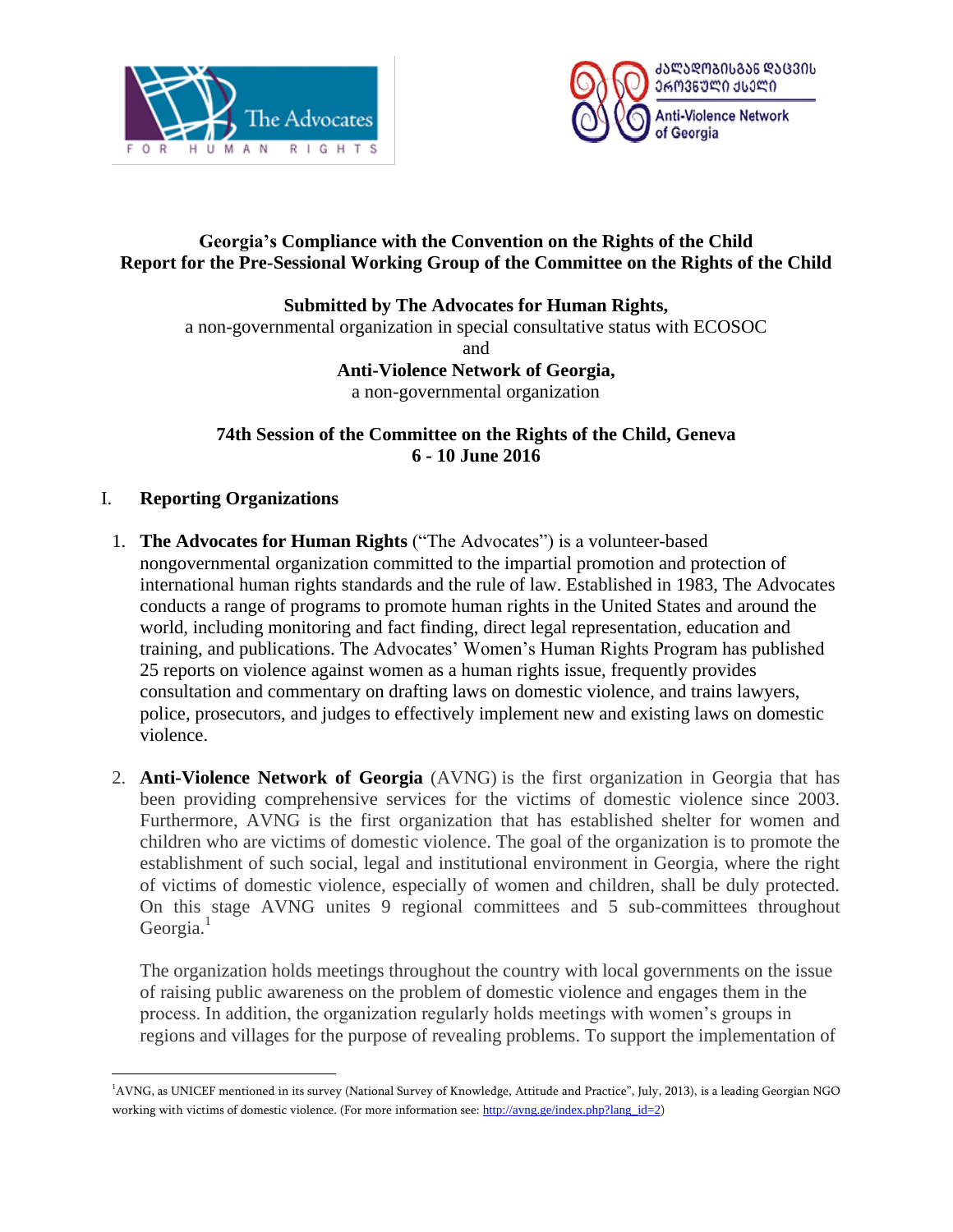the existing legislation against domestic violence, AVNG is permanently conducting trainings, both in Tbilisi and in the regions, for police officers, service inspectors, prosecutors, lawyers, judges and human rights activists. In order to ensure the systematic character and effectiveness of the above-mentioned trainings, AVNG has prepared a course, module and manual for the Police Academy. Together with the representatives of other governmental and non-governmental institutions, AVNG is the co-author of the law "On Prevention of Domestic Violence, Protection and Assistance of Victims of Domestic Violence" which was adopted by the Parliament on 25 May 2006. Since 2007, AVNG is the author of 5 packages of legal amendments that included 22 draft laws aimed at the creation of the legislative framework enabling a successful fight against domestic violence, and effective protection of domestic violence victims. Furthermore, AVNG runs shelters for victims of domestic violence in Tbilisi and in Akhaltsikhe. AVNG was the first organization to open the shelter of this kind and nowadays, besides the State, the organization remains the only nongovernmental organization that provides this service.

#### II. **Summary**

3. This report identifies violations of the rights of children in Georgia. Although the State party has taken some recent positive actions, including the ratification of the Convention on the Rights of Persons with Disabilities and ratifying new laws, there are still many areas that show a need for improvement so that children can exercise the rights that are set forth in the Convention on the Rights of the Child.

### III. **General Principles**

#### *Social Workers*

 $\overline{a}$ 

- 4. Social workers play many roles in Georgia with respect to children; however, there are a very limited number of social workers throughout the country and they lack sufficient resources. As stated in Article 3 of the Convention, States Parties shall ensure that institutions, services, and facilities responsible for the care or protection of children shall conform to the standards established by competent authorities, especially in the number and suitability of staff. There are only approximately 239 social workers that work for the Ministry of Labour, Health, and Social Affairs. There are reportedly plans to hire an additional 67 social workers, but even with these additions, the number of social workers in the country is too low.
- 5. Even with an increase in numbers, social workers lack training, in particular with respect to domestic violence. This lack of training was highlighted by the Committee in 2008, when it recommended that the State Party ensure that professionals working with children (e.g., teachers and social workers) receive training on their obligation to report and take appropriate action in suspected cases of domestic violence.<sup>2</sup>
- 6. In addition, social workers are not provided with sufficient resources to carry out their roles. For example, social workers do not receive compensation or reimbursement of expenses

 $2$  Committee on the Rights of the Child,  $48<sup>th</sup>$  Session, Consideration of Reports Submitted by States Parties Under Article 44 of the Convention, Concluding observations: Georgia, CRC/C/GEO/CO/3, 28 June 2008, ¶41(c).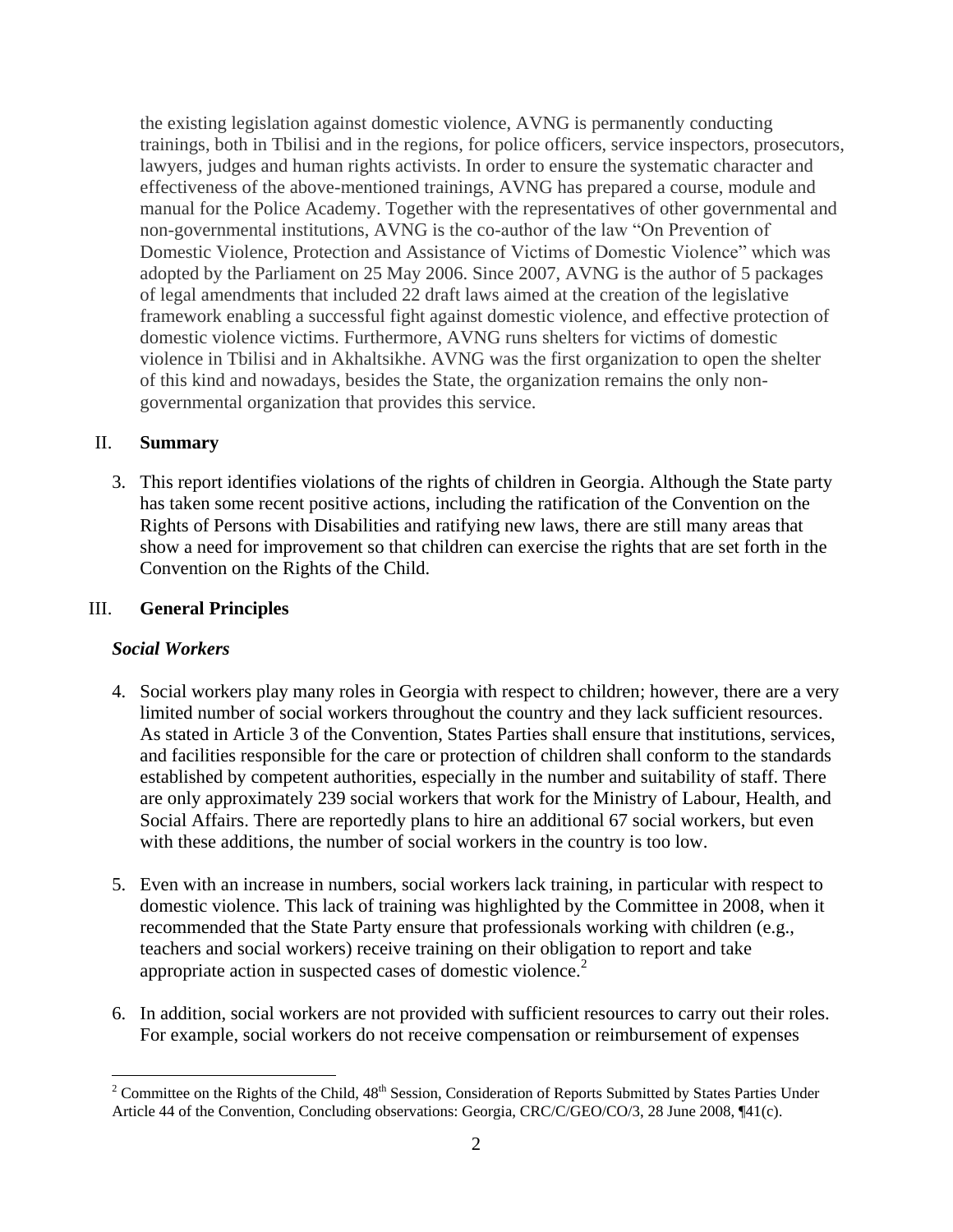when they need to travel to visit a family. Social workers pay these expenses from their own salaries, which are approximately \$250 per month. As a result, social workers can only afford to meet with a family or a child once, which is insufficient to make objective conclusions.

### **Suggested questions for the Committee's list of issues:**

- **Please describe the trainings that are available for social workers, especially with respect to domestic violence, and describe which organization or institution provides these trainings.**
- **What steps is the State party taking to increase the number of social workers and the resources available to them?**

### IV. **Civil Rights and Freedoms**

### *Forced marriage*

- 7. As described in the Joint general recommendation/general comment on harmful practices, child marriage is any marriage when at least one of the parties is under 18 years of age, and it is considered a form of forced marriage.<sup>3</sup> In recognition of a child's evolving capacities and autonomy, there may be exceptional circumstances in which a mature and capable child under the age of 18 years old may be allowed to marry, provided that the child is at least 16 years old and that a judge makes the decision based on legitimate, exceptional grounds defined by law and on the evidence of maturity, without deference to cultures and traditions.<sup>4</sup>
- 8. The State party has criminalized forced marriage and recently amended the requirements for marriages under the age of 18. In addition to parental consent, a child over the age of 17 may now marry with court approval. The law provides that the judge may only approve the request for an early marriage in case of pregnancy or the birth of a child.<sup>5</sup>

### **Suggested questions for the Committee's list of issues:**

- **What steps is the State party taking to ensure that judges are trained in the implementation of the new law?**
- **What steps is the State party taking to prevent child marriage, especially in regions when marriages may still be performed and not registered with the State?**
- **What steps is the State party taking to inform the public about the criminalization of forced marriage, legal requirements, and the consequences of early marriage?**

# *Protection of young mothers*

 $\overline{a}$ 

 $3$  Joint general recommendation/general comment No. 31 of the Committee on the Elimination of Discrimination against Women and No. 18 of the Committee on the Rights of the Child on harmful practices, CEDAW/C/GC/31- CRC/C/GC/18, 4 November 2014, ¶19.

<sup>&</sup>lt;sup>4</sup> Joint general recommendation/general comment No. 31 of the Committee on the Elimination of Discrimination against Women and No. 18 of the Committee on the Rights of the Child on harmful practices, CEDAW/C/GC/31- CRC/C/GC/18, 4 November 2014, ¶19 and 54(f).

<sup>5</sup> Regina Jegorova-Askerova, *Georgia Tightens Up on Early Marriage*, Institute for War & Peace Reporting, 7 December 2015, available at [https://iwpr.net/global-voices/georgia-tightens-early-marriage.](https://iwpr.net/global-voices/georgia-tightens-early-marriage)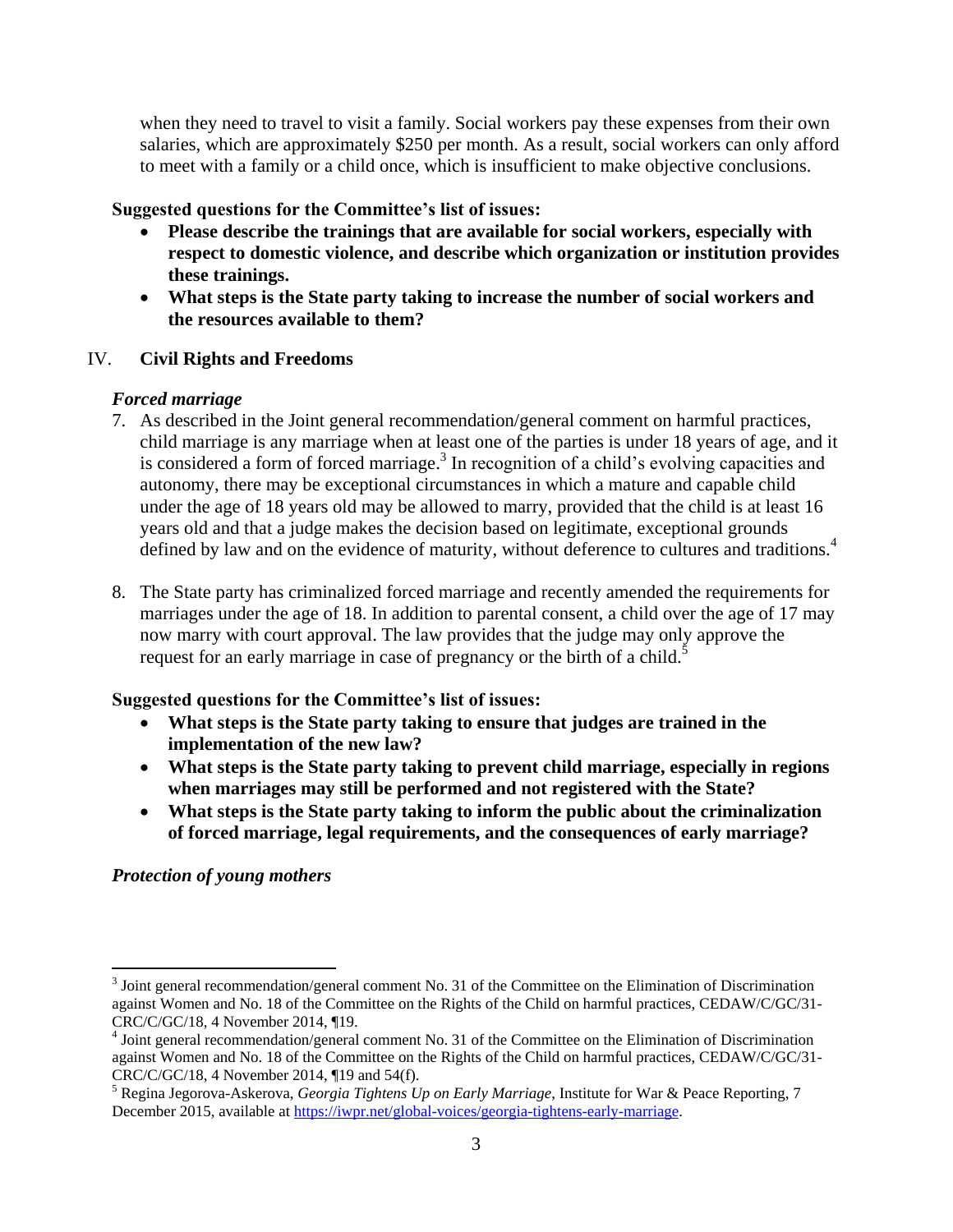9. Although the State party has criminalized statutory rape,<sup>6</sup> the State party also needs to ensure the protection not only of the victims of statutory rape but also of any children that result from statutory rape. As stated in Article 27 of the Convention, "States Parties shall take all appropriate measures to secure the recovery of maintenance for the child from the parents or other persons having financial responsibility for the child, both within the State Party and abroad."<sup>7</sup> However, if men refuse to acknowledge the child as their own, the young mothers are left without the ability to receive support for the child from the father. DNA analysis is available to establish paternity, but there are limited resources available for these tests; thus, these tests are not used as often as they should be.

#### **Suggested questions for the Committee's list of issues:**

 **What steps is the State party taking to ensure that young mothers are able to establish paternity for their children and receive child support from the fathers?**

#### V. **Basic Health and Welfare**

#### *Children with Disabilities*

- 10. On 13 March 2014, the State party ratified the Convention on the Rights of Persons with Disabilities. Although this is a commendable advance by the State party, there are still many steps it needs to take to advance the rights of those with disabilities, especially children with disabilities.
- 11. In 2008, the Committee recommended that the State party pursue efforts to ensure that children with disabilities may exercise their right to education to the maximum extent possible.<sup>8</sup> However, there are no special schools that are available for children with disabilities, and schools lack qualified instructors to provide appropriate educational services for children with disabilities. As a result, many families with children with disabilities feel stigmatized<sup>9</sup> and children with disabilities lose educational opportunities.
- 12. In addition, in general there is limited infrastructure for those with disabilities. Sidewalks and streets have not been converted to being accessible, there are no public or private transportation options that are accessible, and there are limited rehabilitation programs

 $\overline{a}$ 

<sup>6</sup> US State Dep't, Bureau of Democracy, Human Rights and Labor, Country Reports on Human Rights Practices for 2014: Georgia, available at

[http://www.state.gov/j/drl/rls/hrrpt/humanrightsreport/index.htm?year=2014&dlid=236526#wrapper.](http://www.state.gov/j/drl/rls/hrrpt/humanrightsreport/index.htm?year=2014&dlid=236526#wrapper) The minimum age of consensual sex is 16 years. If the perpetrator is shown to be aware of the age of the victim, the penalty for violating the law is up to 9 years of incarceration.

 $7$  Convention, Art. 27, subd. 4.

<sup>&</sup>lt;sup>8</sup> Committee on the Rights of the Child, 48<sup>th</sup> Session, Consideration of Reports Submitted by States Parties Under Article 44 of the Convention, Concluding observations: Georgia, CRC/C/GEO/CO/3, 28 June 2008, ¶43(c); *see also*  Article 23 of the Convention.

<sup>9</sup> US State Dep't, Bureau of Democracy, Human Rights and Labor, Country Reports on Human Rights Practices for 2014: Georgia, available at

[http://www.state.gov/j/drl/rls/hrrpt/humanrightsreport/index.htm?year=2014&dlid=236526#wrapper.](http://www.state.gov/j/drl/rls/hrrpt/humanrightsreport/index.htm?year=2014&dlid=236526#wrapper)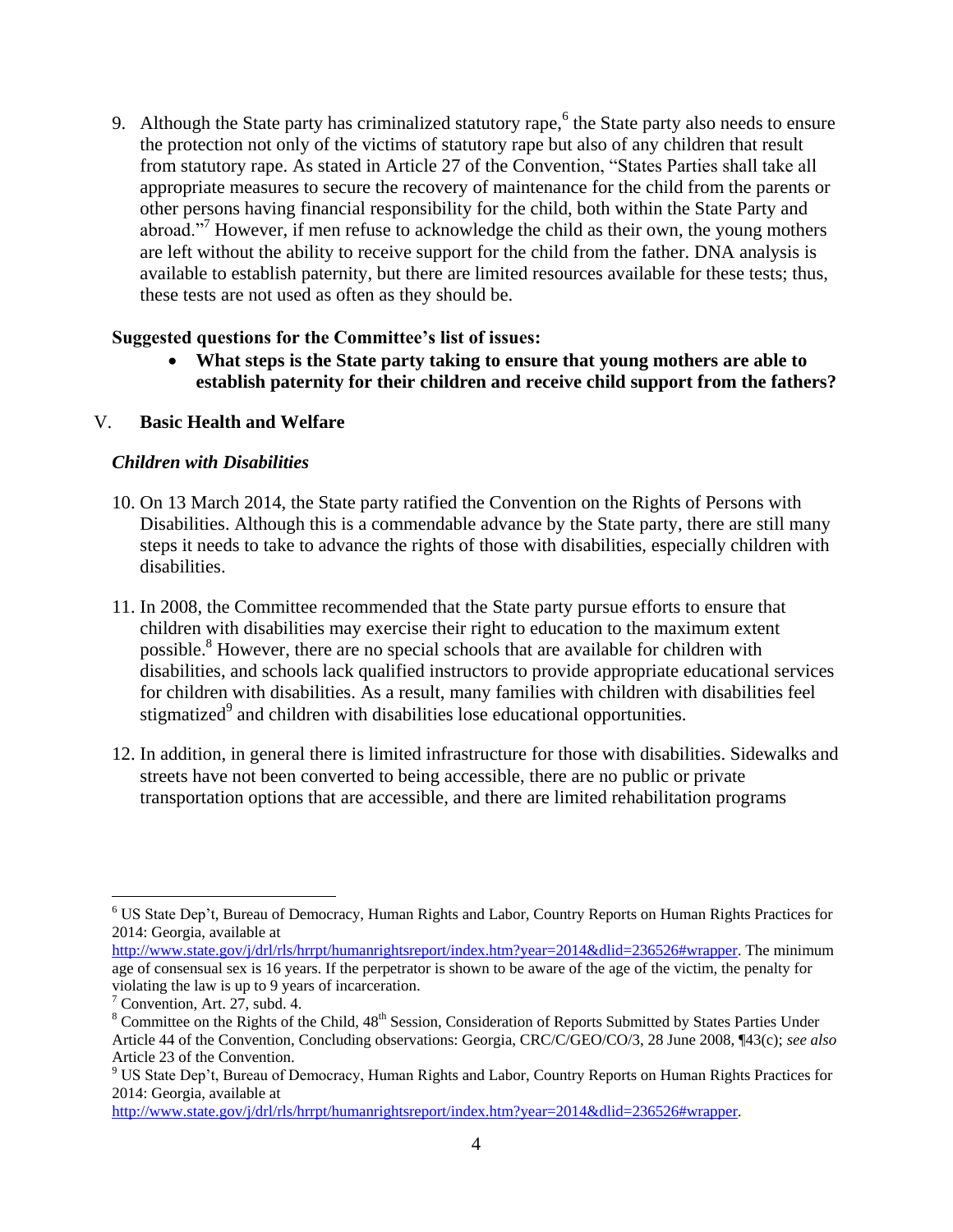available. Although there are crisis centers for those with disabilities, it is difficult to obtain access to the center because there are limited places available.<sup>10</sup>

## **Suggested questions for the Committee's list of issues:**

- **What steps is the State party taking to ensure that children with disabilities are able to exercise their right to education?**
- **What steps is the State party taking to ensure access to rehabilitation programs and crisis centers for children with disabilities?**

## VI. **Education, Leisure, and Cultural Activities**

# *Bullying*

13. Article 28 provides that States parties shall take measures to encourage regular attendance at schools and reduce dropout rates.<sup>11</sup> Rates of bullying have increased in schools in Georgia, which can decrease attendance and negatively impact education for those children who are targeted. The State party has taken a positive step with some preventative measures with a campaign in schools, but there are no laws or policies that address this issue.

## **Suggested questions for the Committee's list of issues:**

**Please describe the steps that the State party is taking to reduce bullying in schools.**

## VII. **Special Protection Measures**

# *Street Children*

- 14. There are an unknown number of children who live on the streets and are compelled by another person to beg for money. These children often face violence and lack legal documents, preventing them from accessing medical care, education, or other government benefits. $12$
- 15. As stated in Articles 32 and 36, States parties acknowledge a child's right to be free from economic exploitation and shall protect the child against all forms of exploitation prejudicial to the child's welfare.<sup>13</sup> The State party has taken a positive step, and there is a draft law that will define homelessness and allow these street children to obtain identification documents. This new law also provides that social workers can be named as custodians for the street children, which will also allow social workers to remove children if their parents are the perpetrators of violence against them.
- 16. The State party has also taken steps to establish crisis centers for street children. In 2008, the Committee recommended that the State party provide street children with recovery and social reintegration services, and provide them with adequate nutrition, housing, healthcare and

[http://www.state.gov/j/drl/rls/hrrpt/humanrightsreport/index.htm?year=2014&dlid=236526#wrapper.](http://www.state.gov/j/drl/rls/hrrpt/humanrightsreport/index.htm?year=2014&dlid=236526#wrapper)

 $\overline{a}$ <sup>10</sup> *Id*.

<sup>&</sup>lt;sup>11</sup> Convention on the Rights of the Child, Art. 28, para. 1 $\epsilon$ 

<sup>&</sup>lt;sup>12</sup> US State Dep't, Bureau of Democracy, Human Rights and Labor, Country Reports on Human Rights Practices for 2014: Georgia, available at

<sup>&</sup>lt;sup>13</sup> Convention on the Rights of the Child, Articles 32, para. 1 and 2, and 36.